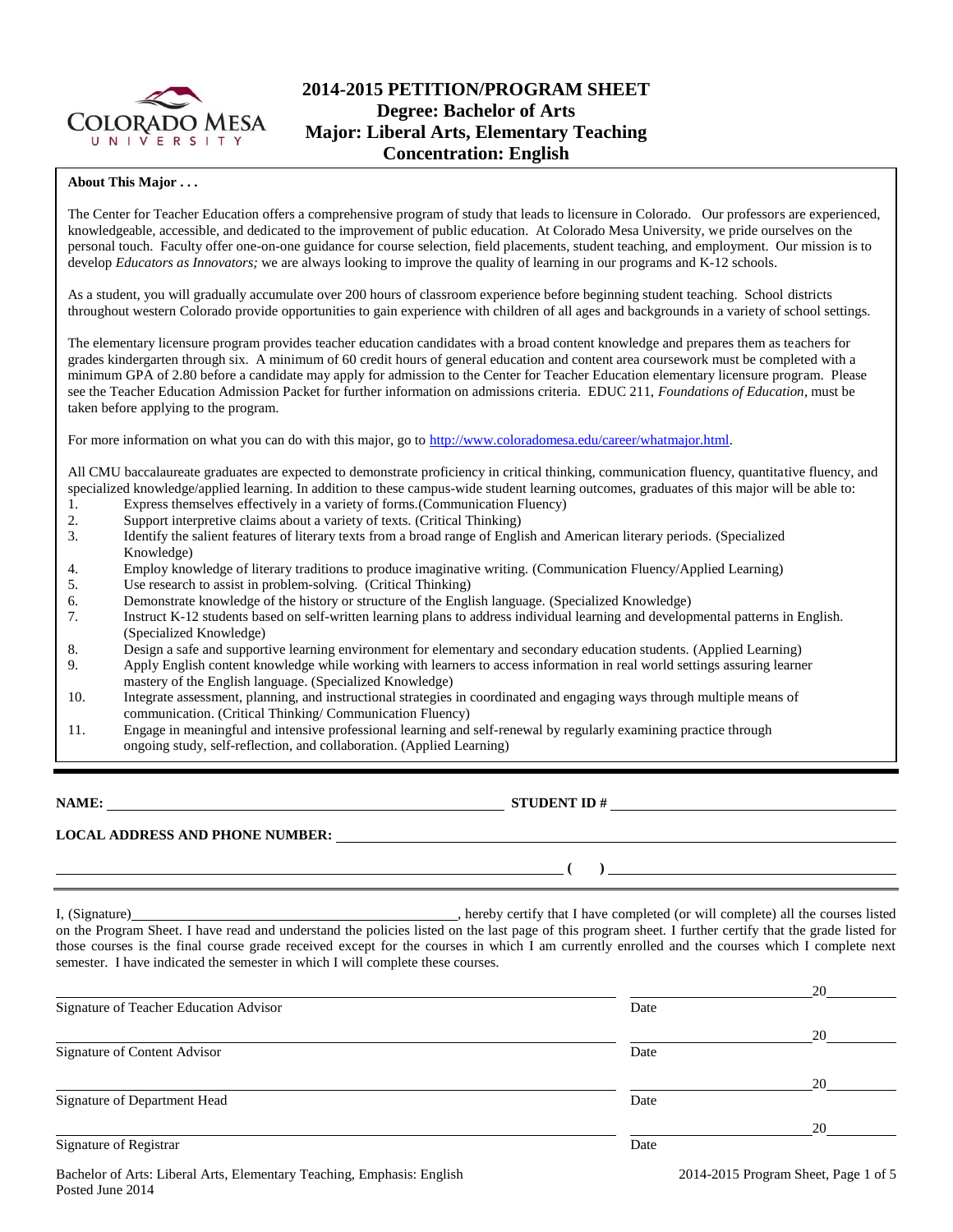#### **Students should work closely with a faculty advisor when selecting and scheduling courses prior to registration.**

Degree Requirements:

- 125-126 semester hours total (Students must complete a minimum of 30 of the last 60 hours of credit at CMU, with at least 15 semester hours in major discipline courses numbered 300 or higher).
- 40 upper division credits (A minimum of 15 taken at the 300-400 course levels within the major at CMU).
- 2.80 cumulative GPA or higher in all CMU coursework
- 2.80 cumulative GPA or higher in coursework toward the major content area
- A cumulative grade point average of 2.8 or higher must be maintained for content courses-and overall GPA. A grade of B or better is required for all EDUC courses.
- Pre-collegiate courses (usually numbered below 100) cannot be used for graduation.
- A student must follow the CMU graduation requirements either from 1) the program sheet for the major in effect at the time the student officially declares a major; or 2) a program sheet for the major approved for a year subsequent to the year during which the student officially declares the major and is approved for the student by the Department Head. Because a program may have requirements specific to the degree, the student should check with the faculty advisor for additional criteria. It is the student's responsibility to be aware of, and follow, all requirements for the degree being pursued. Any exceptions or substitutions must be approved by the student's faculty advisor and Department Head.
- Foreign language proficiency must be demonstrated by high school course work (2 years), college coursework (2 semesters), or competency testing.
- When filling out the program sheet a course can be used only once.
- See the "Undergraduate Graduation Requirements" in the catalog for additional graduation information.
- Students must PASS the PLACE or PRAXIS II exam in the content area prior to beginning the internship. Also, ALL other coursework toward the degree must be successfully completed prior to the internship.
- A grade of C or better must be earned in all required courses, unless otherwise stated.

**GENERAL EDUCATION REQUIREMENTS** (31 semester hours) See the current catalog for a list of courses that fulfill the requirements below. If a course is on the general education list of options and a requirement for your major, you must use it to fulfill the major requirement and make a different selection within the general education requirement.

| Course No Title                                                             |   | Sem.hrs Grade Term/Trns |
|-----------------------------------------------------------------------------|---|-------------------------|
| <b>English</b> (6 semester hours, must receive a grade of "B" or better and |   |                         |
| must be completed by the time the student has 60 semester hours.)           |   |                         |
| ENGL 111 English Composition                                                |   |                         |
| <b>ENGL 112 English Composition</b>                                         | 3 |                         |

**Math:** MATH 205 (3 semester hours) Must be taken after MATH 105. Must receive a grade of "C" or better, must be completed by the time the student has 60 semester hours. MATH 205 Elements of Mathematics II  $\qquad$  3

| <b>Humanities</b> (3 semester hours)                          |  |  |  |  |  |  |  |
|---------------------------------------------------------------|--|--|--|--|--|--|--|
| $ENGL^*$                                                      |  |  |  |  |  |  |  |
| *Chosen from 131, 132, 150, 222, 231, 232, 254, 255, 261, 262 |  |  |  |  |  |  |  |

**Social and Behavioral Sciences** (6 semester hours) \*PSYC 233 Human Growth &Development 3 \_\_\_\_\_ \_\_\_\_\_\_\_\_ GEOG 103 World Regional Geography 3 \*Must earn a "B" or higher

| Course No Title                   |                                                                                                                                             | Sem.hrs Grade Term/Trns |  |
|-----------------------------------|---------------------------------------------------------------------------------------------------------------------------------------------|-------------------------|--|
|                                   | Fine Arts (3 semester hours)                                                                                                                |                         |  |
|                                   |                                                                                                                                             |                         |  |
| <b>History</b> (3 semester hours) | HIST 131 United States History                                                                                                              | 3                       |  |
|                                   | <b>Natural Sciences</b> (7 semester hours, one course must include a lab)                                                                   |                         |  |
| <b>BIOL 101</b>                   | General Human Biology                                                                                                                       | 3                       |  |
| BIOL 101L                         | General Human Biology Lab                                                                                                                   | 1                       |  |
| PHYS 100                          | Concepts of Physics                                                                                                                         | 3                       |  |
| <b>OR</b>                         | PHYS 105/105L Physics by Inquiry and Lab                                                                                                    | 3                       |  |
|                                   |                                                                                                                                             |                         |  |
|                                   | <b>OTHER LOWER DIVISION REQUIREMENTS</b> (6 semester hours)<br>Foreign Language: Proficiency must be demonstrated in college or high school |                         |  |
|                                   | coursework. See note in Degree Requirements.                                                                                                |                         |  |
|                                   | Kinesiology (3 semester hours)                                                                                                              |                         |  |
|                                   | KINE 100 Health and Wellness                                                                                                                | 1                       |  |
|                                   |                                                                                                                                             | 1                       |  |
|                                   |                                                                                                                                             | 1                       |  |
|                                   | Applied Studies (3 semester hours)                                                                                                          |                         |  |
|                                   | SPCH 102 Speechmaking                                                                                                                       | 3                       |  |
| Must earn a "B" or higher         |                                                                                                                                             |                         |  |
|                                   | <u> MAJOR REQUIREMENTS : LIBERAL ARTS CORE</u>                                                                                              |                         |  |
| (36 semester hours)               |                                                                                                                                             |                         |  |
|                                   | <b>Literacy:</b> (9 semester hours)                                                                                                         |                         |  |
| ENGL 240                          | Children's Literature                                                                                                                       | 3                       |  |
| <b>ENGL 245</b>                   | <b>Imaginative Writing</b>                                                                                                                  | 3                       |  |
| ENGL 343                          | Language Systems and                                                                                                                        |                         |  |
|                                   | <b>Linguistic Diversity</b>                                                                                                                 | 3                       |  |
|                                   | <b>Mathematics:</b> (6 semester hours)                                                                                                      |                         |  |
|                                   | *MATH 105 Elements of Mathematics I                                                                                                         | 3                       |  |
| <b>MATH 301</b>                   | Math for Elementary Teachers                                                                                                                | 3                       |  |
|                                   | * Must earn a "C" or higher                                                                                                                 |                         |  |
|                                   | <b>Kinesiology:</b> (3 semester hours)                                                                                                      |                         |  |
| <b>KINE 321</b>                   | Physical Activity and Health in the                                                                                                         |                         |  |
| Classroom                         |                                                                                                                                             | 3                       |  |
|                                   | Social Sciences: (9 semester hours)                                                                                                         |                         |  |
| <b>POLS 101</b>                   | American Government                                                                                                                         | 3                       |  |
| <b>ECON 201</b>                   | Principles of Macroeconomics                                                                                                                | 3                       |  |
| <b>HIST 225</b>                   | History of Colorado                                                                                                                         | 3                       |  |
|                                   | Science: (6 semester hours)                                                                                                                 |                         |  |
| <b>CHEM 100</b>                   | Chemistry and Society                                                                                                                       | 3                       |  |
| <b>GEOL 100</b>                   | Survey of Earth Science                                                                                                                     | 3                       |  |
| Art: (3 semester hours)           |                                                                                                                                             |                         |  |
| ARTD 410*                         | Elementary Art Ed Methods                                                                                                                   | 3                       |  |
|                                   | *Prerequisites: EDUC 211, EDUC 341, EDUC 343                                                                                                |                         |  |
|                                   |                                                                                                                                             |                         |  |
|                                   |                                                                                                                                             |                         |  |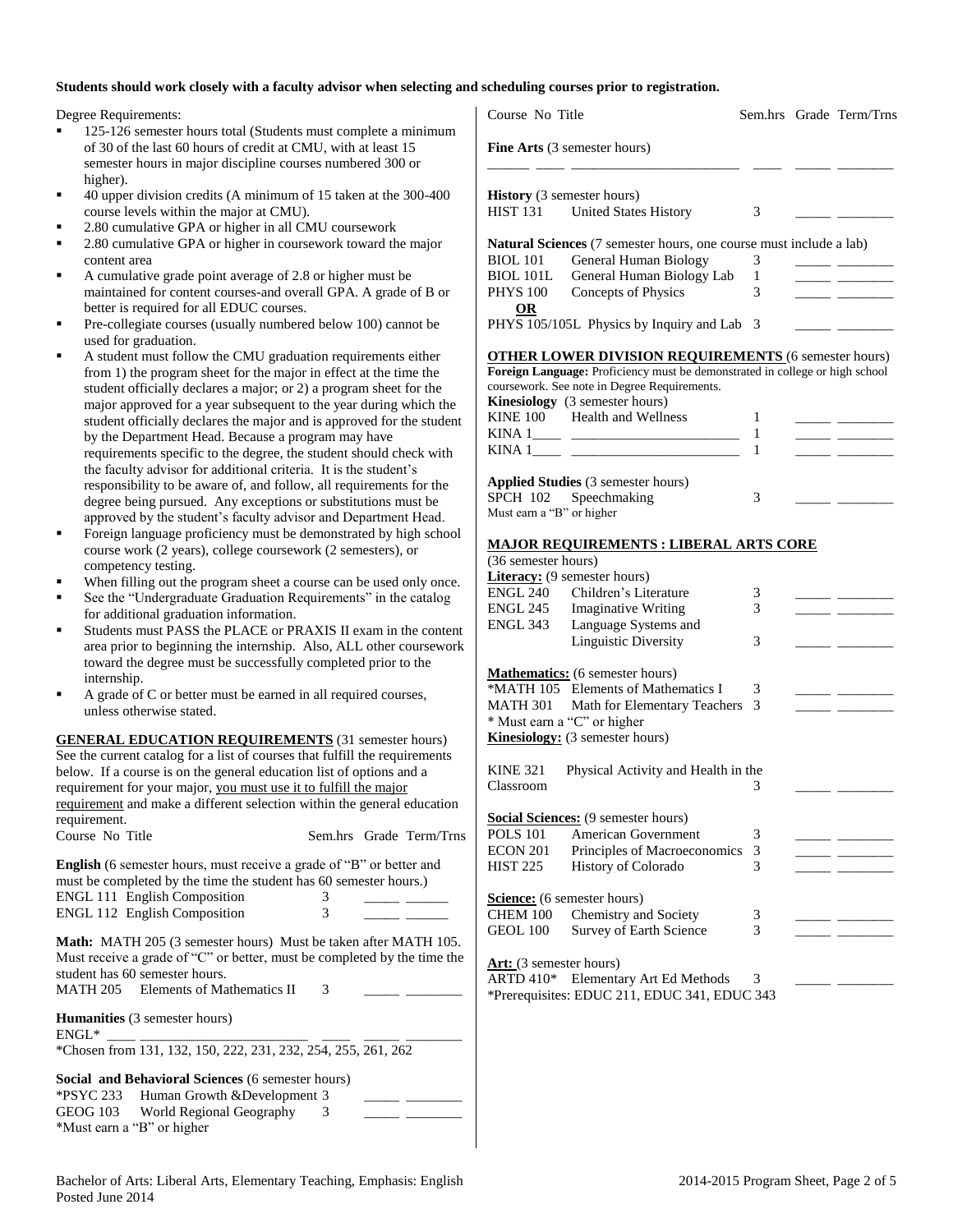| Course No                | Title                                                                                                                                                                             | Sem.hrs GradeTerm/Trns | $ENGL \begin{tabular}{ll} \multicolumn{3}{c}{{\small\textrm{\textbf{C}}} \end{tabular} \begin{tabular}{ll} \multicolumn{3}{c}{{\small\textrm{\textbf{C}}} \end{tabular} \begin{tabular}{ll} \multicolumn{3}{c}{{\small\textrm{\textbf{C}}} \end{tabular} \begin{tabular}{ll} \multicolumn{3}{c}{{\small\textrm{\textbf{C}}} \end{tabular} \begin{tabular}{ll} \multicolumn{3}{c}{{\small\textrm{\textbf{C}}} \end{tabular} \begin{tabular}{ll} \multicolumn{3}{c}{{\small\textrm{\textbf{C}}} \end{tabular} \begin{tabular}{ll}$ | 3 |                         |
|--------------------------|-----------------------------------------------------------------------------------------------------------------------------------------------------------------------------------|------------------------|----------------------------------------------------------------------------------------------------------------------------------------------------------------------------------------------------------------------------------------------------------------------------------------------------------------------------------------------------------------------------------------------------------------------------------------------------------------------------------------------------------------------------------|---|-------------------------|
|                          |                                                                                                                                                                                   |                        | ENGL                                                                                                                                                                                                                                                                                                                                                                                                                                                                                                                             | 3 |                         |
|                          | <b>ENGLISH CONTENT AREA</b> (15 semester hours)                                                                                                                                   |                        | Course No Title                                                                                                                                                                                                                                                                                                                                                                                                                                                                                                                  |   | Sem.hrs Grade Term/Trns |
| <b>Required Courses:</b> |                                                                                                                                                                                   |                        |                                                                                                                                                                                                                                                                                                                                                                                                                                                                                                                                  |   |                         |
|                          | English 210 (3 semester hours), English 451 (3 semester hours) in                                                                                                                 |                        |                                                                                                                                                                                                                                                                                                                                                                                                                                                                                                                                  |   |                         |
|                          | addition to 9 Upper Division Semester Hours from choices below:                                                                                                                   |                        | <b>Upper Division English Electives: (3semester hours)</b>                                                                                                                                                                                                                                                                                                                                                                                                                                                                       |   |                         |
|                          |                                                                                                                                                                                   |                        | ENGL                                                                                                                                                                                                                                                                                                                                                                                                                                                                                                                             | 3 |                         |
| <b>ENGL 210</b>          | Introduction to Literary Studies 3                                                                                                                                                |                        | Choose any two 300 or 400 English courses                                                                                                                                                                                                                                                                                                                                                                                                                                                                                        |   |                         |
| <b>ENGL 451</b>          | Structure of the English                                                                                                                                                          |                        |                                                                                                                                                                                                                                                                                                                                                                                                                                                                                                                                  |   |                         |
|                          | Language                                                                                                                                                                          | 3                      |                                                                                                                                                                                                                                                                                                                                                                                                                                                                                                                                  |   |                         |
|                          |                                                                                                                                                                                   |                        |                                                                                                                                                                                                                                                                                                                                                                                                                                                                                                                                  |   |                         |
|                          | Upper Division Literature (6 semester hours) Choose two courses from<br>Upper Division Literature Electives below.<br><b>Upper Division English Electives:</b> (3 semester hours) |                        |                                                                                                                                                                                                                                                                                                                                                                                                                                                                                                                                  |   |                         |
|                          | Consult catalog and English advisor concerning prerequisites for upper division courses.                                                                                          |                        |                                                                                                                                                                                                                                                                                                                                                                                                                                                                                                                                  |   |                         |
|                          | <b>Elementary Education Requirements</b> (-38 semester hours – 840 Field Experience Hours)<br>better and formal acceptance into the Teacher Education Program.                    |                        | *Prerequisites: ENGL 111, ENGL 112, SPCH 102, PSYC 233, EDUC 211 (all with a grade of B or better), and MATH 105 with grade of C or                                                                                                                                                                                                                                                                                                                                                                                              |   |                         |
| <b>EDUC 211</b>          | Foundations of Education                                                                                                                                                          | 2                      | 20 Field Experience Hours                                                                                                                                                                                                                                                                                                                                                                                                                                                                                                        |   |                         |
| EDUC $341*$              | Pedagogy & Assessment:                                                                                                                                                            |                        |                                                                                                                                                                                                                                                                                                                                                                                                                                                                                                                                  |   |                         |
|                          | K-6/Elementary                                                                                                                                                                    |                        | 20 Field Experience Hours                                                                                                                                                                                                                                                                                                                                                                                                                                                                                                        |   |                         |
| $EDUC 343*$              | Teaching to Diversity                                                                                                                                                             | 3<br>3                 | 20 Field Experience Hours                                                                                                                                                                                                                                                                                                                                                                                                                                                                                                        |   |                         |
|                          |                                                                                                                                                                                   |                        |                                                                                                                                                                                                                                                                                                                                                                                                                                                                                                                                  |   |                         |
| EDUC 374                 | Exceptional and ELL                                                                                                                                                               | 3                      |                                                                                                                                                                                                                                                                                                                                                                                                                                                                                                                                  |   |                         |
| <b>EDUC 378</b>          | Technology for K-12 Educators 1                                                                                                                                                   |                        |                                                                                                                                                                                                                                                                                                                                                                                                                                                                                                                                  |   |                         |

## **\*\*All EDUC prefix courses listed above must be completed with a grade of B or better to progress through the program sequence.**

 $\frac{3}{1}$  \_\_\_\_\_\_\_\_\_\_\_\_\_\_\_\_\_\_\_\_\_\_\_\_\_\_\_ 60 Field Experience Hours

& Literacy: EL 6 \_\_\_\_\_ \_\_\_\_\_\_ 60 Field Experience Hours

EC/EL 3 \_\_\_\_\_ \_\_\_\_\_ 60 Field Experience Hours

EL 12 \_\_\_\_\_ \_\_\_\_\_ 600 Field Experience Hours

### **UPPER DIVISION LITERATURE:** (6 semester hours) Chosen from:

EDUC 475 Classroom Management 1 \_\_\_\_\_\_ \_\_\_\_\_<br>EDUC 499C Teaching Internship/Colloq.: Teaching Internship/Colloq.:

- ENGL 301 Classical Greek and Latin Literature (3)
- ENGL 311 English Medieval Literature (3)

EDUC 441 Methods of Teaching Lang.

EDUC 451 Methods of Teaching Math:

EDUC 461 Methods of Teaching Science<br>& Social Science: EC/EL

EDUC 471  $\blacksquare$  Educational Assessment 1

- ENGL 313 English Renaissance Literature (3)
- ENGL 314 American Literature to 1830 (3)
- ENGL 315 American Literature 1830-1870 (3)
- ENGL 316 American Literature 1870-1900 (3)
- ENGL 330 Women in World Thought and Literature (3)
- ENGL 335 The Bible as Literature (3)

ENGL 355 Shakespeare (3) ENGL 365 Literature for Young Adults (3) ENGL 370 Major Author (3) ENGL 435 American Literature 1900-1945 (3) ENGL 436 American Literature 1945-Present (3) ENGL 438 Ethnic Experiences in U.S. Literature (3) ENGL 440 History of the English Language (3) ENGL 470 18th Century British Literature (3) ENGL 471 British Romanticism (3) ENGL 475 Victorian Literature (3) ENGL 478 20th Century British Literature (3)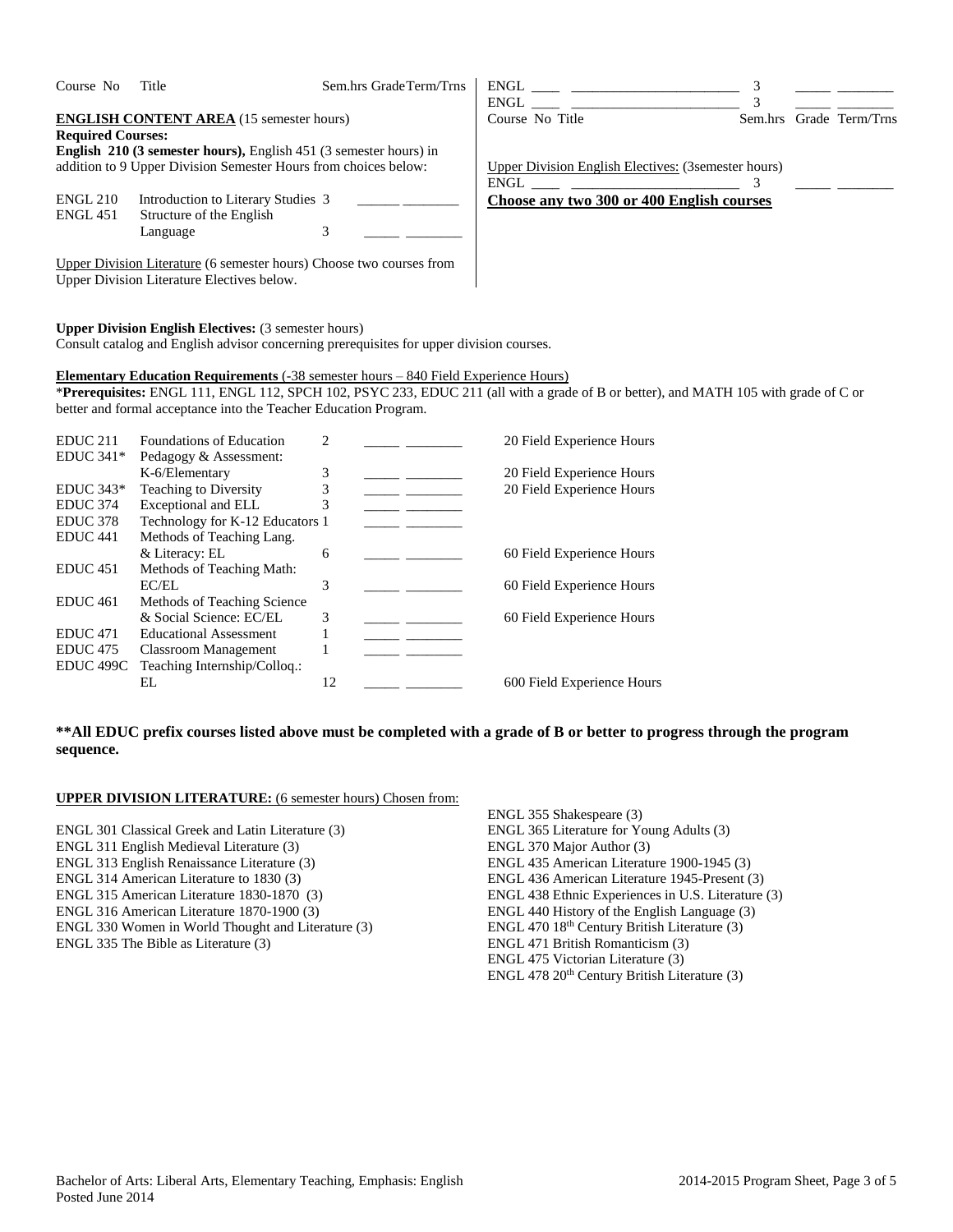# **SUGGESTED COURSE SEQUENCING FOR A MAJOR IN LIBERAL ARTS ENGLISH – LEADING TO ELEMENTARY TEACHER LICENSURE**

This is a recommended sequence of course work. Certain courses may have prerequisites or are only offered during the Fall or Spring semesters. It is the student's responsibility to meet with the assigned advisor and check the 2 year course matrix on the Colorado Mesa website for course availability.

## **FRESHMAN YEAR**

| <b>Fall Semester</b>               |                                                                                                                          | <b>Hours</b>   | <b>Spring Semester</b>  |                                               | <b>Hours</b>   |
|------------------------------------|--------------------------------------------------------------------------------------------------------------------------|----------------|-------------------------|-----------------------------------------------|----------------|
| <b>ENGL 111</b>                    | <b>English Composition</b>                                                                                               | 3              | $ENGL$ 112              | <b>English Composition</b>                    |                |
| <b>General Education Fine Arts</b> |                                                                                                                          | 3              | CHEM 100                | Chemistry and Society                         |                |
| <b>HIST 131</b>                    | <b>United States History</b>                                                                                             | 3              | <b>SPCH 102</b>         | Speechmaking                                  |                |
| <b>POLS 101</b>                    | <b>American Government</b>                                                                                               | 3              | <b>GEOL 100</b>         | Survey of Earth Science                       |                |
| <b>PHYS 100</b>                    | Concepts of Physics OR                                                                                                   |                | <b>GEOG 103</b>         | World Regional Geography                      |                |
| <b>PHYS 105</b>                    | Physics by Inquiry <b>AND</b>                                                                                            |                | <b>KINA</b>             | Activity                                      |                |
| <b>PHYS 105L</b>                   | Physics by Inquiry Lab                                                                                                   |                |                         |                                               | 16             |
| <b>KINA</b>                        | Activity                                                                                                                 |                |                         |                                               |                |
|                                    |                                                                                                                          | 16             |                         |                                               |                |
|                                    |                                                                                                                          |                | <b>SOPHOMORE YEAR</b>   |                                               |                |
| <b>Fall Semester</b>               |                                                                                                                          | <b>Hours</b>   | <b>Spring Semester</b>  |                                               | <b>Hours</b>   |
| <b>BIOL 101</b>                    | <b>General Human Biology</b>                                                                                             |                | <b>ENGL 240</b>         | Children's Literature                         |                |
| <b>BIOL 101L</b>                   | General Human Biology Lab                                                                                                |                | <b>HIST 225</b>         | History of Colorado                           |                |
| <b>PSYC 233</b>                    | Human Growth and Development                                                                                             | 3              | $ENGL$ <sub>___</sub>   | <b>General Education Humanities (English)</b> | 3              |
| <b>MATH 105</b>                    | <b>Elements of Mathematics I</b>                                                                                         | 3              | <b>MATH 205</b>         | <b>Elements of Mathematics II</b>             | 3              |
| <b>ECON 201</b>                    | Principles of Macroeconomics                                                                                             | 3              |                         | ENGL 210 Intro to delete spaces               |                |
| <b>KINE 100</b>                    | <b>Health and Wellness</b>                                                                                               |                | <b>Literary Studies</b> |                                               | 3              |
| <b>ENGL 245</b>                    | <b>Imaginative Writing</b>                                                                                               | $rac{3}{17}$   | **EDUC 211              | Foundations of Education                      | $\frac{2}{17}$ |
|                                    |                                                                                                                          |                |                         |                                               |                |
|                                    |                                                                                                                          |                | <b>JUNIOR YEAR</b>      |                                               |                |
| <b>Fall Semester</b>               |                                                                                                                          | <b>Hours</b>   | <b>Spring Semester</b>  |                                               | <b>Hours</b>   |
| <b>EDUC 341</b>                    | Pedagogy and Assessment: Elementary                                                                                      | 3              | <b>EDUC 374</b>         | Exceptional and ELL                           |                |
| <b>EDUC 343</b>                    | <b>Teaching to Diversity</b>                                                                                             | 3              | EDUC <sub>378</sub>     | Technology for K-12 Educators                 |                |
| <b>ENGL 343</b>                    | Language Systems/Linguistic Diversity                                                                                    | 3              | <b>MATH 301</b>         | Mathematics for Elementary Teachers           |                |
|                                    | KINE 321 Physical Activity and Health in the Classroom                                                                   | 3              | <b>ARTD 410</b>         | <b>Elementary Art Methods</b>                 |                |
|                                    | <b>English Content Course Upper Division</b>                                                                             | 3              |                         | <b>English Content Course Upper Division</b>  |                |
|                                    | <b>English Content Course Upper Division</b>                                                                             | $\overline{3}$ | <b>ENGL 451</b>         | Structure of the English Language             | $\overline{3}$ |
|                                    |                                                                                                                          | 18             |                         |                                               | 16             |
|                                    | *Recommendation that all English coursework be completed by the end of the student's junior year.                        |                |                         |                                               |                |
|                                    | **Must be taken prior to acceptance into the Center for Teacher Education. Offered in summer, fall and spring semesters. |                |                         |                                               |                |
|                                    |                                                                                                                          |                |                         |                                               |                |

## **SENIOR YEAR**

| <b>Fall Semester</b> | <b>Hours</b>                               | <b>Spring Semester</b> |                                            | <b>Hours</b> |
|----------------------|--------------------------------------------|------------------------|--------------------------------------------|--------------|
| EDUC <sub>441</sub>  | Meth. of Teaching Language/Literature      | EDUC 499C              | Teaching Internship/Colloq.: Elementary 12 |              |
| EDUC <sub>451</sub>  | Methods of Teaching Math                   | EDUC <sub>475</sub>    | Classroom Management for K-12              |              |
| EDUC <sub>461</sub>  | Meth. of Teaching Science/Social Studies 3 |                        |                                            | 13           |
| EDUC <sub>471</sub>  | Educational Assessment for K-12            |                        |                                            |              |
|                      |                                            |                        |                                            |              |